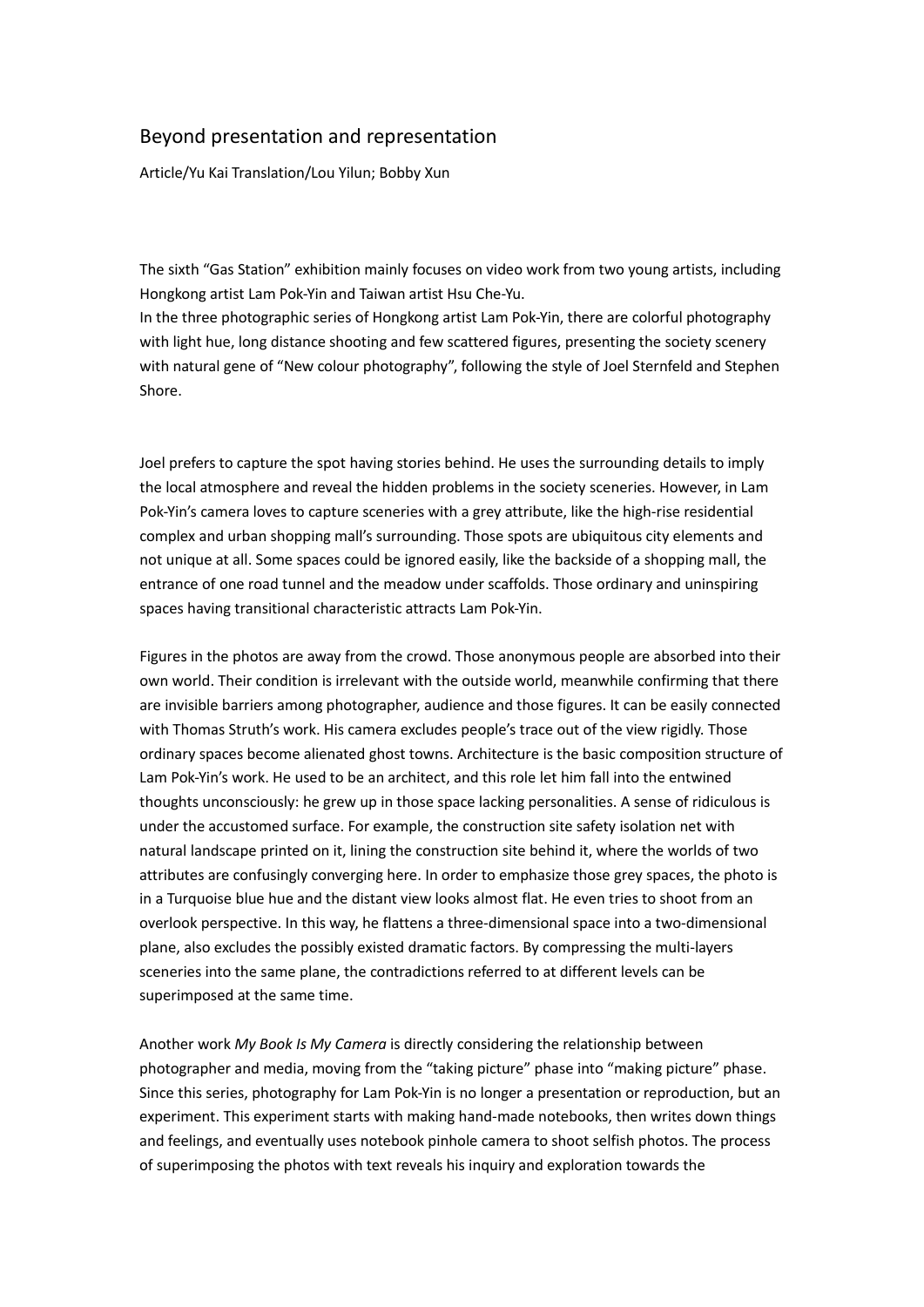relationship between the shooting methods and people in the current society. The most irreplaceable parts are the hand-made method and the time lapse process during the pinhole shooting. Through them, he breaks through the photographer's inertia in controlling the shooting results meanwhile experiences the challenges and stimuli generated by uncontrollable factors.

Taiwan artists Hsu Che-Yu's animation work *Sighing Flowers and Shamisen, November 11th 1970,* and *Perfect Suspect* are using the actual places where the original cases happened as the stage, and then adding the animation characters and actions. Hsu Che-Yu is an "absent" character, because he knew these cases through media indirectly. The work is not using the method of presentation or reproduction, but was based on his impression of those cases and the feeling he generated when visiting those actual places. Therefore, the unreal reality thus formed implies a two-way entangled relationship between controlling and being controlled, consuming and being consumed. The extended various phenomena are all included into the concept of Baudrillard's simulacrum map.

Hsu Che-Yu's work is not following the logic of real cases. Using some clips or repeated actions, the timeline of his work is wandering among real characters, made-up protagonist and me. He is using the "theatre setting" to digest the dramatic attributes within the cases. During the process, evidence proving and confirmation are cancelled, using fiction as a reference to another fiction. Hsu Che-Yu's impression of history comes not only from media but also from the textbook. In his work *November 11th 1970,* the repeated actions at the inauguration of the statue in Tainan Park happen on the same person, who is painted by Yüan Chih-Chieh as a model. Through the interpretation of that period of history, the artist finds the collective characteristic. From nowadays perspective, this collective characteristic is extremely ridiculous. Therefore, Hsu Che-Yu gives this character a title of *The Nameless Man*.

As for Hsu Che-Yu, the urgent issue is not "is it real?", but "is there any reality?". This kind of confusion implies speculation in a Marguerite style. "Pipe" related images, texts and real objects are related to the presentation and reproduction of symbols. Except that, the perception of real objects triggers the Foucault's thoughts, which have been embedded deeply into philosophy. Movie *The Matrix* has an allegorical plot that the strong Matrix system can directionally control human-being, reflecting the impossibility to escape from media control in modern life. It is the media's acceleration that makes the modern society fall into the abyss of virtual world quickly. The hidden correlation within the world is: the news consumes cases and he emulates the method and consumes the news. He also internalized by the media together with the same generation. In *Sighing Flowers and Shamisen*, He uses his typical mindset and approach to break down the oppressive history when Taiwan was occupied by Japan with a feeling of nonsense. The reality, original things and its representation approach are all being challenged, module——it is those videos that create called "hyper-reality". Under this type of regular structure, videos represent absence as an existence. The imagination and feeling replace reality, also weaken the contrast with reality within this uncertain situation. The past incidents and people are internalized into the "hyper-reality".

Hsu Che-Yu's works are subconsciously emphasizing this simulation process, and the artist himself